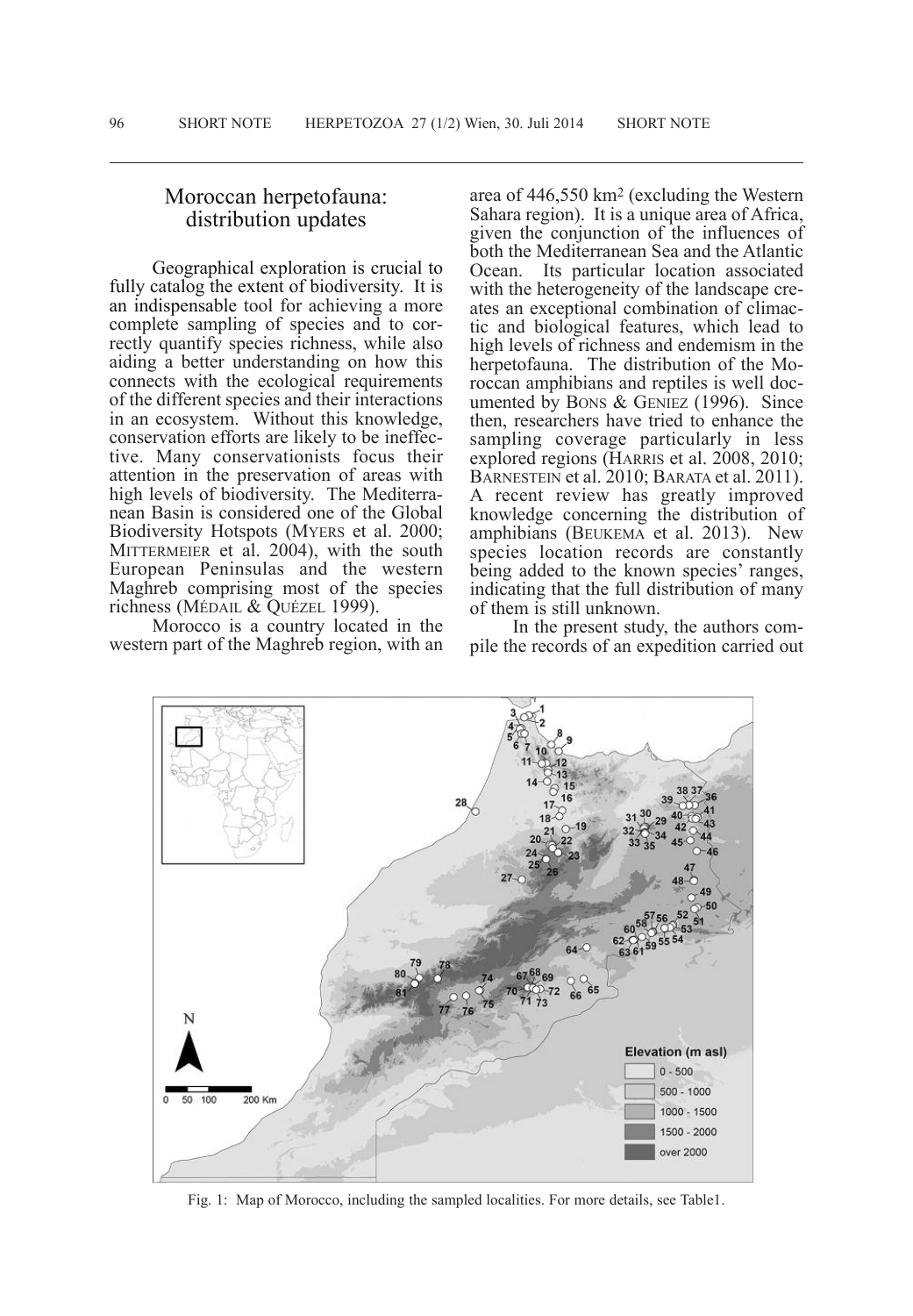

Fig. 2: Distribution maps of the species with the more relevant new records. White circles represent the new localities; black or colored circles represent previously published records (BONS & GENIEZ 1996; HARRIS et al. 2008, 2010; BARNESTEIN et al. 2010; BARATA et al. 2011). In the map of *Eumeces algeriensis*, the different color circles stand for distinct forms, red circles: "*algeriensis* form", blue circles: "*meridionalis* form", and yellow circles: "intermediate form". All photographs by D. SALVI.

over three weeks during May 2012 that covered an extensive area of northern and central Morocco (Fig. 1), crossing very different types of habitat. In total, specimens of four amphibian and 37 reptile species were found from 81 localities. GPS coordinates and a detailed listing of species per location are given in Table 1. Photographs of most animals are available on request from the authors. Species distributions were compared with previous literature (see references above) and, for species whose new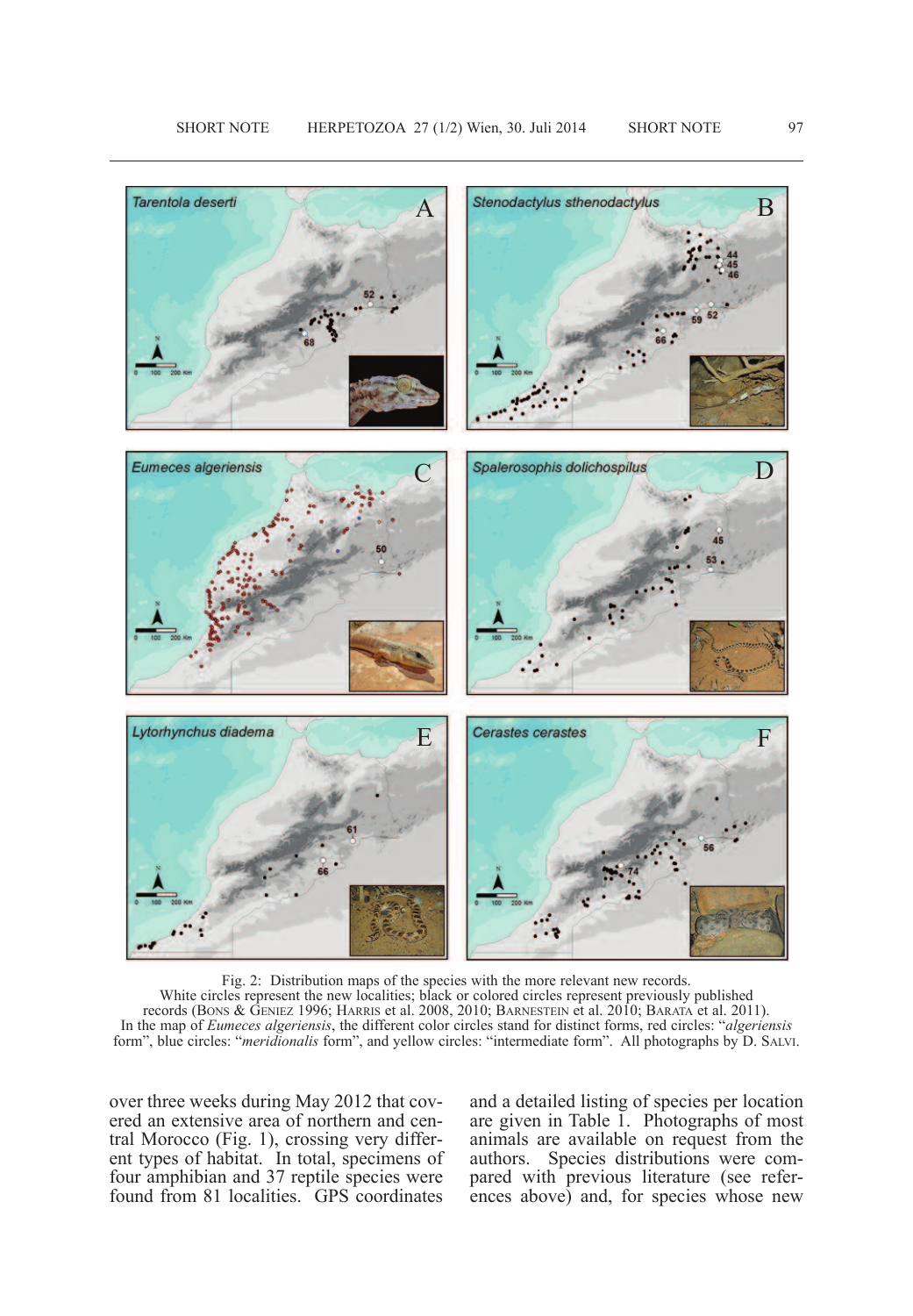records hold particular interest, additional information is provided in the text that follows. More recent taxonomic changes are addressed to facilitate comparison with preceding publications. Some reptile species were found in new locations often linking previously known populations, especially in the eastern part of northern Morocco. These results highlight the need for further exploration of this area, despite several recent herpetological expeditions.

Ra n i d a e – *Pelophylax saharicus* (BOulENGER, 1913). localities 4, 5, 7, 9, 15, 17, 31, 33, 55, 64, 65, 69, 71, 72, and 81. Previously named *Rana saharica*, this species is now assigned to the genus *Pelophylax* after FROST et al. (2006). Along with other less notable locations, a new one (locality 55) is added to the eastern part of its Moroccan range, showing a probable connectivity with the populations around Figuig, near the Algerian border.

A g ami d a e – *Trapelus boehmei* WAGNER et al., 2011. Localities 58, 62, and 63. *Trapelus mutabilis* (MERREM, 1820) was recently identified as a complex of species with all populations from Morocco assigned to *T. boehmei* (WAGNER et al. 2011). This desert species is widely dispersed south of the Atlas Mountains. The three new records are in the Oriental province and locality 58

is more than 45 km from previous records.<br>Gekkonidae – *Tropiocolotes alge-*<br>*ricus* LOVERIDGE, 1947. Localities 51 and 66. Previously considered as a subspecies of *T. tripolitanus* PETERS, 1880, BAHA EL DIN (2001) classified it as a full species. This gecko is found in rocky habitats across the south half of Morocco. Locality 51 is situated near Bouarfa and is an additional record in an area with fewer observation points. Moreover, it corresponds to the northernmost

know location for this species. la <sup>c</sup> <sup>e</sup> rtida <sup>e</sup> – *Ophisops occidentalis* BOULENGER, 1887. Locality 36. Only one specimen was found within this poorly prospected region of Morocco. It represents the northernmost *Ophisops* record for the country, suggesting that the Moroccan populations may not be as isolated from the Algerian populations as seems in the map by BONS & GENIEZ (1996).

 $Scelarcis perspicillata$  (DUMÉRIL & BIBRON, 1839). localities 18, 21, 26, 29, and 81. The authors recorded two individuals, tentatively assigned to the subspecies *S. p. chabanaudi* (WERNER, 1931) (spotted morphotype: localities 26, 29, 81), and *S. p. pellegrini* (WERNER, 1929) (striped morphotype: localities 18, 21). However, this species needs a taxonomic revision due to the incongruence between morphological and genetic patterns (HARRIS et al. 2003; PERE-RA et al. 2007).

Phylloda c tylida e – *Ptyodactylus oudrii* lATASTE, 1880. localities 57, 68, 69, and 73. This taxon encompasses almost certainly a species complex (PERERA & HARRIS 2010) with multiple distinct genetic lineages within Morocco. Although *P. oudrii* presents a scattered distribution pattern with a relatively low number of records, four more occurrence points were identified during this trip. One of these expands the distribution of this species 20 km to the east (locality 57).

*Tarentola deserti* BOulENGER, 1891. Localities 52, and 68 (Fig. 2A). This species has a distribution restricted to the south of the Oriental and Meknes-Tafilalet provinces. Apart from one prior observa- tion, location <sup>68</sup> is separated more than <sup>50</sup> km from other previous records. There-<br>fore, it might be expected that future prospecting in this area should result in new findings for this species. Also, the sec- ond locality (52) represents <sup>a</sup> geographic link between two distant populations, suggesting *T. deserti* may have a more continuous distribution along the Algerian border

in this zone. Sc inc ida <sup>e</sup> – *Eumeces algeriensis* PETERS, 1864. Locality 50 (Fig. 2C). A com-<br>monly found skink in the Mediterranean and temperate habitats of north and west Morocco. In the southern portion of eastern<br>Morocco there are far fewer records, generally assigned to the form "meridionalis", which is variously considered a subspecies of *E. algeriensis*, a subspecies of *E. schneideri* (DAUDIN, 1802), or a full species (see EISELT 1940; BONS & GENIEZ1996; and SCHLEICH et al. 1996). The individual recorded in locality 50, near the town of Bouarfa, was morphologically intermediate between *E. algeriensis* and the "*meridionalis*" form, but genetically similar (SAlvI et al., unpublished mtDNA data) to the southern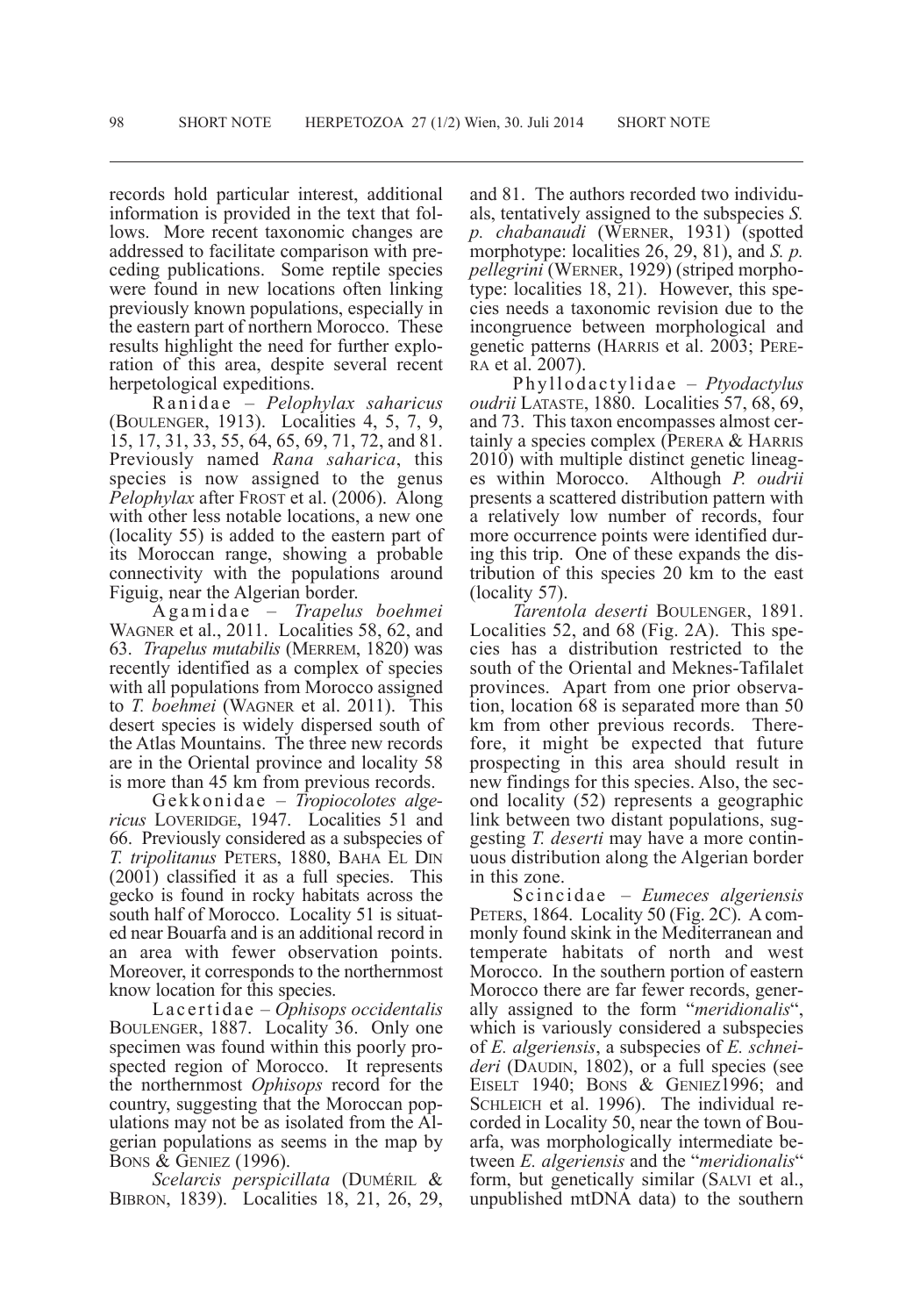Table 1: List of the sampled localities (numbers in column L correspond to numbers in Figure 1) along with the correspondent species records. Coordinates are given in the WGS84 coordinate system.

| L              | Latitude             | Longitude                | Sampled species                                                                                                                |
|----------------|----------------------|--------------------------|--------------------------------------------------------------------------------------------------------------------------------|
| 1              | 35.87981             | $-5.46898$               | Tarentola mauritanica                                                                                                          |
| $\overline{2}$ | 35.84769             | $-5.56204$               | Tarentola mauritanica                                                                                                          |
| 3              | 35.66590             | $-5.63411$               | Amietophrynus mauritanicus, Tarentola mauritanica, Timon tangitanus                                                            |
| 4              | 35.66320             | $-5.62317$               | Blanus tingitanus, Hyla meridionalis, Pelophylax saharicus,                                                                    |
|                |                      |                          | Podarcis vaucheri, Natrix maura                                                                                                |
| 5              | 35.64439             | $-5.65377$               | Pelophylax saharicus                                                                                                           |
| 6              | 35.56917             | $-5.62423$               | Agama impalearis                                                                                                               |
| 7              | 35.56669             | $-5.55873$               | Blanus tingitanus, Pelophylax saharicus, Podarcis vaucheri                                                                     |
| 8              | 35.37960             | $-4.99471$               | Psammodromus algirus                                                                                                           |
| 9              | 35.26684             | $-4.84243$               | Pelophylax saharicus, Podarcis vaucheri, Natrix maura                                                                          |
| 10             | 35.06430             | $-5.09989$               | Podarcis vaucheri, Psammodromus algirus, Tarentola mauritanica                                                                 |
| 11             | 35.05962             | $-5.19378$               | Podarcis vaucheri                                                                                                              |
| 12             | 34.95202             | $-5.05846$               | Psammodromus algirus                                                                                                           |
| 13             | 34.90027             | $-5.06451$               | Amietophrynus mauritanicus                                                                                                     |
| 14             | 34.74982             | $-5.08356$               | Amietophrynus mauritanicus, Blanus tingitanus                                                                                  |
| 15             | 34.63909             | $-4.92240$               | Amietophrynus mauritanicus, Pelophylax saharicus                                                                               |
| 16             | 34.57196             | $-4.95671$               | Amietophrynus mauritanicus                                                                                                     |
| 17             | 34.25108             | $-4.76486$               | Pelophylax saharicus                                                                                                           |
| 18             | 34.14850             | -4.82867                 | Saurodactylus fasciatus, Scelarcis perspicillata, Tarentola mauritanica                                                        |
| 19             | 33.92488             | $-4.69164$               | Agama impalearis                                                                                                               |
| 20             | 33.65217             | $-5.02266$               | Psammodromus algirus                                                                                                           |
| 21             | 33.64656             | -4.97959                 | Amietophrynus mauritanicus, Bufotes boulengeri, Podarcis vaucheri,                                                             |
|                |                      |                          |                                                                                                                                |
| 22             | 33.59543             | $-4.96836$               | Scelarcis perspicillata, Timon tangitanus<br>Psammodromus algirus                                                              |
| 23             | 33.51809             | $-4.85335$               |                                                                                                                                |
| 24             | 33.40851             | $-5.10825$               | Podarcis vaucheri, Trogonophis wiegmanni                                                                                       |
| 25             | 33.40556             |                          | Acanthodactylus erythrurus, Timon tangitanus                                                                                   |
|                |                      | $-5.10297$               | Bufotes boulengeri, Malpolon monspessulanus, Natrix maura,<br>Hyalosaurus koellikeri, Podarcis vaucheri, Psammodromus algirus, |
|                |                      |                          |                                                                                                                                |
|                | 33.40364             | $-5.10158$               | Tarentola mauritanica, Timon tangitanus                                                                                        |
| 26             |                      |                          | Bufotes boulengeri, Malpolon monspessulanus, Podarcis vaucheri,                                                                |
| 27             | 33.04503             | $-5.61190$               | Scelarcis perspicillata, Tarentola mauritanica, Timon tangitanus                                                               |
|                |                      |                          | Mauremys leprosa                                                                                                               |
| 28<br>29       | 34.23080<br>33.96737 | $-6.58596$<br>$-3.02681$ | Tarentola mauritanica                                                                                                          |
|                |                      |                          | Agama impalearis, Chalcides pseudostriatus,                                                                                    |
| 30             | 33.96446             | $-3.04089$               | Podarcis vaucheri, Scelarcis perspicillata                                                                                     |
| 31             | 33.93699             | $-3.05380$               | Chalcides ocellatus, Podarcis vaucheri, Tarentola mauritanica<br>Chalcides ocellatus, Hyla meridionalis, Pelophylax saharicus, |
|                |                      |                          | Podarcis vaucheri                                                                                                              |
| 32             | 33.87299             | $-3.03860$               | Chalcides ocellatus, Hyla meridionalis, Natrix maura, Tarentola mauritanica                                                    |
| 33             | 33.87069             | $-3.03667$               | Pelophylax saharicus                                                                                                           |
| 34             | 33.86531             | $-3.03239$               | Acanthodactylus erythrurus, Chalcides ocellatus, Natrix maura,                                                                 |
|                |                      |                          | Psammodromus algirus                                                                                                           |
| 35             | 33.84780             | $-3.03053$               | Tarentola mauritanica                                                                                                          |
| 36             | 34.34239             | $-1.98905$               | Chamaeleo chamaeleon, Ophisops occidentalis, Trogonophis wiegmanni                                                             |
| 37             | 34.34252             | $-2.10870$               | Agama impalearis, Testudo graeca                                                                                               |
| 38             | 34.34210             | $-2.10808$               | Trogonophis wiegmanni                                                                                                          |
| 39             | 34.32827             | $-2.24108$               | Testudo graeca                                                                                                                 |
| 40             | 34.15185             | $-2.05613$               | Amietophrynus mauritanicus                                                                                                     |
| 41             | 34.13204             | $-1.93334$               | Chalcides ocellatus                                                                                                            |
| 42             | 34.10919             | $-2.04447$               | Hemorrhois hippocrepis                                                                                                         |
| 43             | 34.10223             | $-1.96761$               | Amietophrynus mauritanicus                                                                                                     |
| 44             | 33.89849             | $-2.01957$               | Chalcides ocellatus, Stenodactylus sthenodactylus                                                                              |
| 45             | 33.73235             | $-2.07838$               | Spalerosophis dolichospilus, Stenodactylus sthenodactylus                                                                      |
| 46             | 33.54277             | $-1.94482$               | Stenodactylus sthenodactylus                                                                                                   |
| 47             | 33.03361             | $-2.00432$               |                                                                                                                                |
| 48             | 33.02259             | $-2.00667$               | Agama impalearis<br>Malpolon insignitus                                                                                        |
| 49             | 32.72496             | $-2.06050$               | Uromastyx nigriventris                                                                                                         |
| 50             | 32.55655             | $-1.93517$               | Eumeces algeriensis                                                                                                            |
| 51             | 32.52714             | $-1.99750$               | Tropiocolotes algericus                                                                                                        |
| 52             | 32.24888             | $-2.44608$               | Acanthodactylus boskianus, Stenodactylus sthenodactylus, Tarentola deserti                                                     |
| 53             | 32.23612             | $-2.45979$               | Spalerosophis dolichospilus                                                                                                    |
| 54             | 32.20004             | $-2.50865$               | Amietophrynus mauritanicus                                                                                                     |
|                |                      |                          |                                                                                                                                |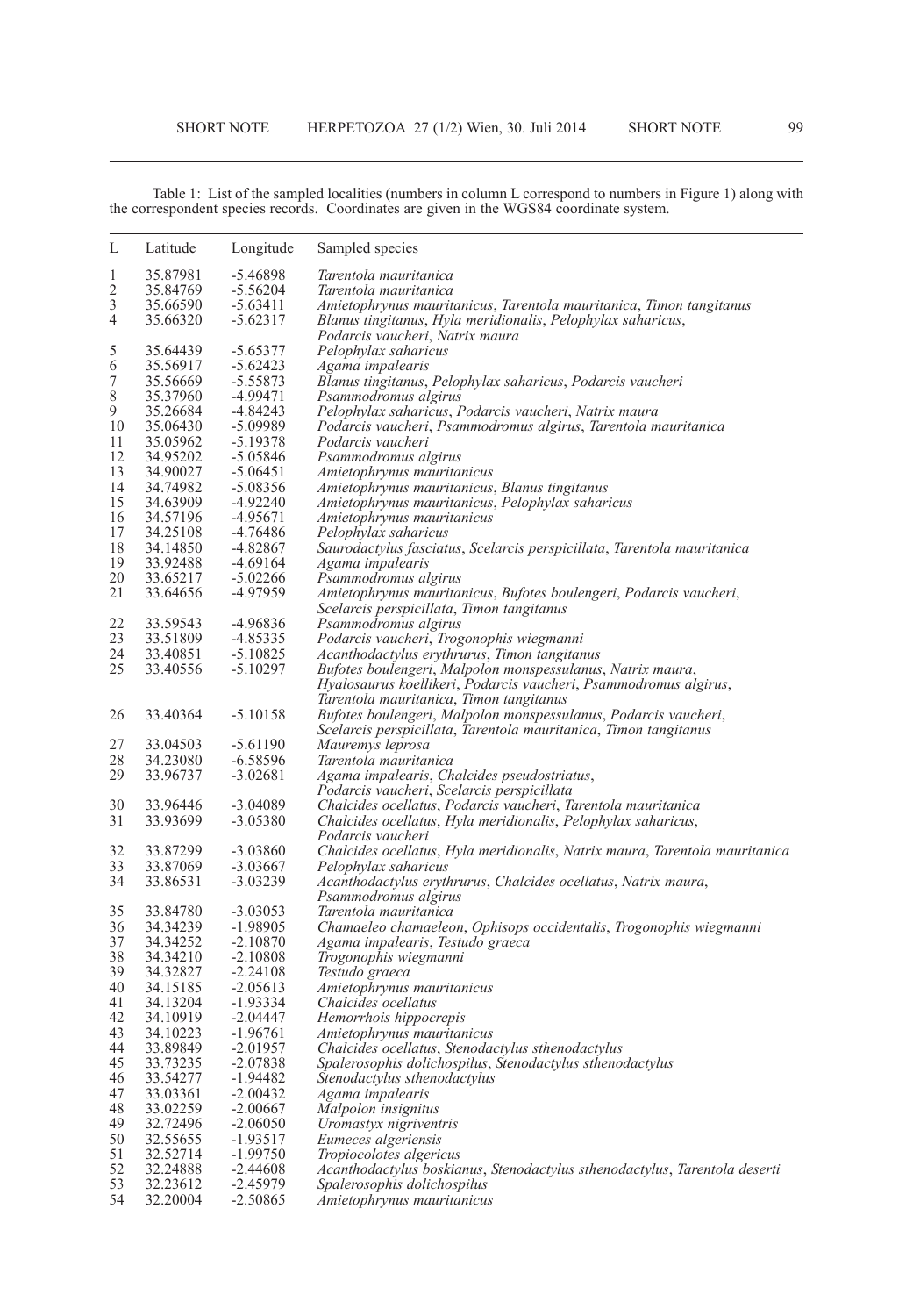| L  | Latitude | Longitude  | Sampled species                                                                                    |
|----|----------|------------|----------------------------------------------------------------------------------------------------|
| 55 | 32.18864 | $-2.62186$ | Pelophylax saharicus                                                                               |
| 56 | 32.12621 | $-2.86282$ | Cerastes cerastes                                                                                  |
| 57 | 32.11620 | $-2.87504$ | Ptyodactylus oudrii                                                                                |
| 58 | 32.10176 | $-2.89838$ | Trapelus boehmei                                                                                   |
| 59 | 32.03032 | $-3.09638$ | Acanthodactylus boskianus, Stenodactylus sthenodactylus                                            |
| 60 | 31.98316 | $-3.24879$ | Uromastyx nigriventris                                                                             |
| 61 | 31.98120 | $-3.25739$ | Lytorhynchus diadema                                                                               |
| 62 | 31.97732 | $-3.29199$ | Trapelus boehmei, Varanus griseus                                                                  |
| 63 | 31.97345 | $-3.27959$ | Trapelus boehmei                                                                                   |
| 64 | 31.84697 | $-4.25545$ | Pelophylax saharicus                                                                               |
| 65 | 31.28650 | -4.31999   | Natrix maura, Pelophylax saharicus                                                                 |
| 66 | 31.24722 | -4.58440   | Lytorhynchus diadema, Stenodactylus sthenodactylus, Tropiocolotes algericus                        |
| 67 | 31.15190 | $-5.42118$ | Uromastyx nigriventris                                                                             |
| 68 | 31.14187 | -5.39574   | Ptyodactylus oudrii, Tarentola deserti                                                             |
| 69 | 31.13540 | $-5.39863$ | Pelophylax saharicus, Ptyodactylus oudrii                                                          |
| 70 | 31.13250 | $-5.49071$ | Quedenfeldtia moerens                                                                              |
| 71 | 31.12180 | $-5.38044$ | Pelophylax saharicus                                                                               |
| 72 | 31.10227 | $-5.22929$ | Pelophylax saharicus                                                                               |
| 73 | 31.08759 | $-5.31111$ | Ptyodactylus oudrii                                                                                |
| 74 | 31.08033 | $-6.48831$ | Cerastes cerastes, Uromastyx nigriventris                                                          |
| 75 | 31.07354 | $-6.50827$ | Uromastyx acanthinura                                                                              |
| 76 | 30.97855 | $-6.78016$ | Uromastyx acanthinura                                                                              |
| 77 | 30.95561 | $-7.04385$ | Uromastyx acanthinura                                                                              |
| 78 | 31.29064 | $-7.38161$ | Podarcis vaucheri                                                                                  |
| 79 | 31.30215 | $-7.76305$ | Amietophrynus mauritanicus                                                                         |
| 80 | 31.20864 | $-7.85095$ | Timon tangitanus                                                                                   |
| 81 | 31.20002 | -7.85795   | Atlantolacerta andreanskyi, Hyla meridionalis, Natrix maura,                                       |
|    |          |            | Pelophylax saharicus, Podarcis vaucheri, Quedenfeldtia trachyblepharus,<br>Scelarcis perspicillata |

Table 1 (continued): List of the sampled localities (numbers in column L correspond to numbers in Figure 1) along with the correspondent species records. Coordinates are given in the WGS84 coordinate system.

lineage of *E. algeriensis* described in PERE-RA et al. (2012).

Sp h a e r o da c tylid a e – *Stenodacty*lus *sthenodactylus* (LICHTENSTEIN, 1823). Localities 44, 45, 46, 52, 59, and 66 (Fig. 2B). This is again a taxon that represents a complex of species (METALLINOU et al.,  $201\overline{2}$ ). Although different lineages occur in Western Sahara, only one appears to be known from the region sampled in this expedition. The distribution of this species is further extended, with two new sample points (localities 52 and 59) showing con-<br>nectivity between three populations, previ-<br>ously separated by more than 100 km.<br>Var anida e – *Varanus griseus* (DAU-<br>DIN, 1803). Locality 62. The Desert Monitor

possesses <sup>a</sup> low abundance in Morocco, where it is found near the Algerian border and in southern regions, due to its prefer-<br>ence for sandy areas and associated low<br>human densities (Bons & GENIEZ 1996). The distance from the roadkilled individual located between Bouanane and Boudenib to

the nearest previously published location is about 35 km, pointing to connectivity with the eastern populations.<br>Blanidae – Blanus tingitanus BU-

SACK, 1988. Localities 4, 7, and 14. Al-<br>though it is hard to find, primarily due to its<br>secretive habits, three specimens were recorded in separated places, within the pro-<br>vince of Tangier-Tetuan. These points con-<br>solidate the extensive distribution of this<br>species through this area.

Colubridae – *Lytorhynchus diade-*<br>ma (DUMÉRIL, BIBRON & DUMÉRIL, 1854).<br>Localities 61 and 66 (Fig. 2E). Despite a higher number of observations in southern Morocco, this snake presents a contrasting pattern in more northern and central regions. The north-easternmost previously known presence was isolated from the southern populations by more than 300 km. With the addition of locality 61, this distance is cut by a third. Another observation point (locality 66) is located about 30 km west of Rissani.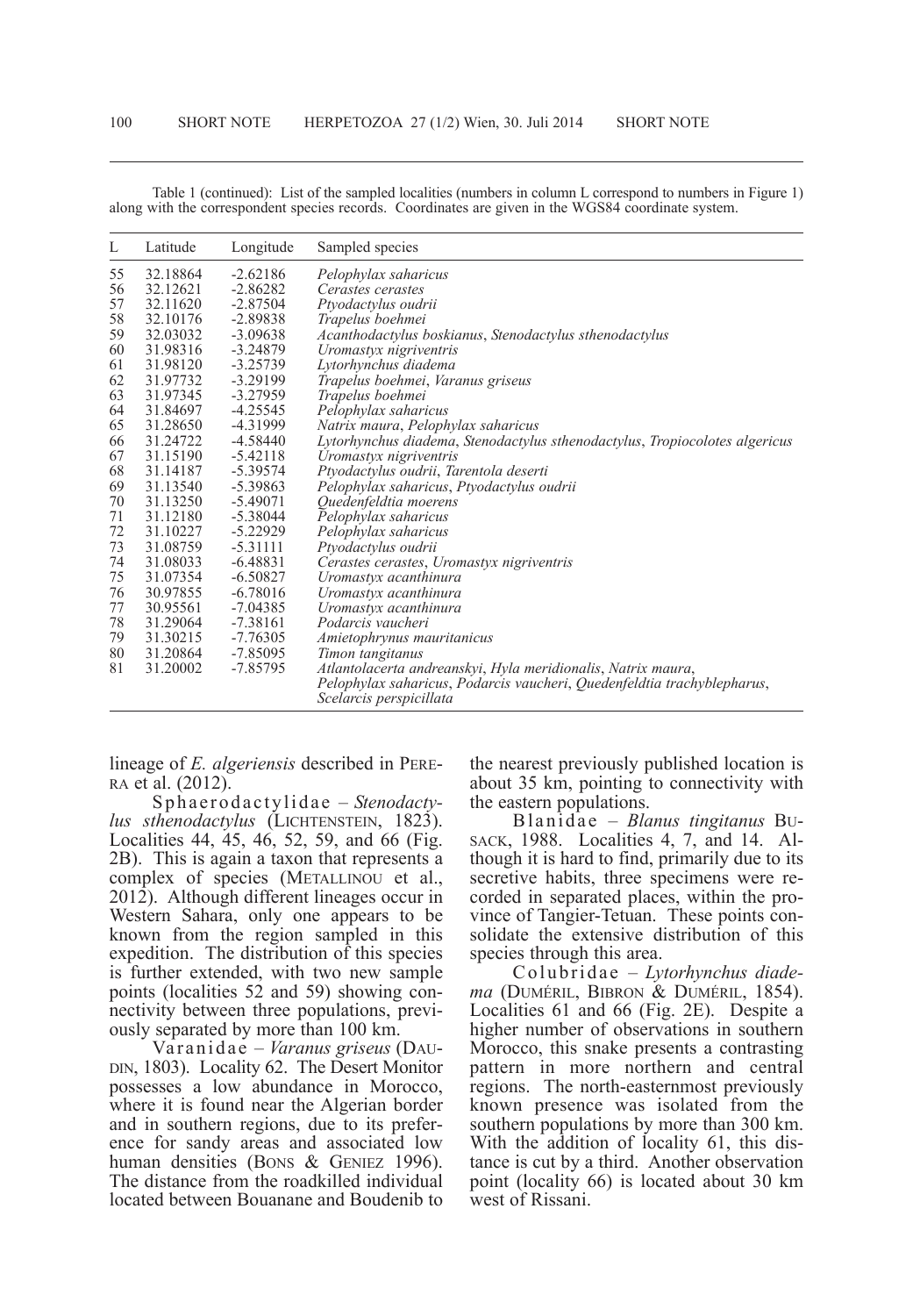*Spalerosophis dolichospilus* (WERNER, 1923). Localities 45 and 53 (Fig. 2D). Both specimens were observed during night searches. One individual was found 130 km from <sup>a</sup> previously recorded localization, indicating the occurrence of the species near the Algerian frontier (locality 45). The sec- ond observation took place on the road to Figuig, between two distant known populations of the species. All the observations in the East were reported subsequent to BONS  $&$  GENIEZ (1996), highlighting the lack of knowledge regarding species distributions in this region. vi <sup>p</sup> <sup>e</sup> ri <sup>d</sup> <sup>a</sup> <sup>e</sup> – *Cerastes cerastes*

(lINNAEuS, 1758). localities 56 and 74 (Fig. 2F). One record, situated 20 km off Bouanane, indicates a probable continuation between the populations of central and north-east Morocco. These were separated by over 180 km, but locality 56 is located roughly in the middle of this distance.

ACKNOWLEDGMENTS: Fieldwork was partially funded by the Percy Sladen Memorial Fund (to DJH). JPM is funded by a Fundação para a Ciência e a Tecnologia (FCT) PhD grant (code SFRH/BD/74305/ 2010) and co-financed by Fundo Social Europeu (FSE), Programa Operacional do Programa Humano (POPH) and European Union (EU). DS is funded by a postdoctoral grant from FCT (code SFRH/BPD/66592/2009). DJH is supported by FEDER (European fund for Economic and Regional Development) through the compete program, the project "Genomics and Evolutionary Biology" co-financed by North Portugal Regional Operational Program (ON.2) under NSRF through the European Regional Development Fund. Thanks to A. PERERA and P. TARROSO for their help with the preparation of the maps in this note.

REFERENCES: BAHA EL DIN & S. M. (2001): A synopsis of African and south Arabian geckos of the genus *Tropiocolotes* (Reptilia: Gekkonidae), with a description of a new species from Egypt.- Zoology in the Middle East, london etc.; 22: 45-56. BEukEMA, W. & dE POuS, P. & dONAIRE-BARROSO, d. & BOGAERTS, S. & GARCIA-PORTA, J. & ESCORIZA, D. & ARRIBAS, O. J. & El MOudEN, E.H. & CARRANZA, S. (2013): Review of the systematics, distribution, biogeography and natural history of Moroccan amphibians: a contemporary synthesis.- Zootaxa, Auckland; 3661: 1-60. BARATA, M. & PERERA, A. & HARRIS, d. J. & vAN dER MEIJdEN, A. & CARRANZA, S. & CEACERO, F. & GARCíA-MuñOZ, E. & GONçAlvES, d. & HENRIQuES, S. & JORGE, F. & MARSHAll, J. C. & PEdRAJAS, l. & SOuSA, P. (2011): New observations of amphibians and reptiles in Morocco, with a special emphasis on the eastern region - Herpetological Bulletin, Montrose/ london; 116: 4-14. BARNESTEIN, J. A. M. & vEGA, J. P. G. & JIMéNEZ-CAZAllA, F. & GABARI-BOA, v. (2010): Contribución al atlas de la herpetofauna de Marruecos.- Boletín de la Asociación Herpetológica Española, Madrid; 21: 76-82. BONS, J. & GENIEZ, P.

(1996): Anfibios y reptiles de Marruecos (incluindo el Sahara Occidental): Atlas biogeográfico – Amphibiens et reptiles du Maroc (Sahara Occidental compris). Barcelona (Asociación Herpetológica Española), pp. 319. EISElT, J. (1940): der Rassenkreis *Eumeces schneideri* dAudIN (Scincidae, Reptilia).- Zoologische Anzeiger, Stuttgart; 15: 209-228. FROST, D. R. & GRANT, T. & FAIvOvICH, J. & BAIN, R. H. & HAAS, A. & HAddAd, C. F. B. & dE Sá, R. O. & CHANNING, A. & WIlkINSON, M. & dONNEllAN, S. C. & RAxWORTHy, C. J. & CAMPBEll, J. A. & BlOTTO, B. l. & MOlER, P. & dREWES, R. C. & NuSSBAuM, R. A. & lyNCH, J. d. & GREEN, d. M. & WHEElER, W. C. (2006): The amphibian tree of life.- Bulletin of the American Museum of Natural History, New york; 297: 1-370. HARRIS, d. J. & CARRETERO, M. A. & BRITO, J. C. & kAlIONTZOPOulOu, A. & PINHO, C. & PERERA, A. & vASCONCElOS, R. & BARATA, M. & BARBOSA, d. & BATISTA, v. & CARvAlHO, S. & FONSECA, M. M. & PÉREZ-LANUZA, G. & RATO, C. (2008): Data on the distribution of the terrestrial herpetofauna of Morocco: records from 2001-2006.- Herpetological Bulletin, London; 103: 19-28. HARRIS, D. J. & CARRETERO, M. A. & PERERA, A. & FERRAND, N. (2003): Complex patterns of genetic diversity within *Lacerta* (*Teira*) *perspicillata*: Preliminary evidence from 12S rRNA sequence data.- Amphibia-Reptilia, leiden; 24: 386- 390. HARRIS, d. J. & PERERA, A. & BARATA, M. & TARROSO. P.  $&$  SALVI, D. (2010): New distribution notes for terrestrial herpetofauna from Morocco.- North-West Journal of Zoology, Oradea; 6: 309-315. MédAIl, F. & QuéZEl, P. (1999): Biodiversity hotspots in the Mediterranean Basin: setting global conservation priorities.- Conservation Biology, Malden; 13: 1510- 1513. METAllINOu, M. & ARNOld, E. N. & CROCHET, P. A. & GENIEZ, P. & BRITO, J. C. & lyMBERAkIS, P. & BAHA EL DIN, S. & SINDACO, R. & ROBINSON, M. & CARRANZA, S. (2012): Conquering the Sahara and Arabian deserts: Systematics and biogeography of *Stenodactylus* geckos (Reptilia: Gekkonidae).- BMC Evolutionary Biology, london; 12: 258. MITTERMEIER, R. A. & GIl, P. R. & HOFFMANN, M. & PIlGRIM, J. & BROOkS, T. & MITTERMEIER, C. G. & lAMOREux, J. & DA FONSECA, G. A. B. (2004): Hotspots revisited: Earth's biologically richest and most endangered ecoregions. Mexico City (CEMEX), pp. 430. MYERS, N. & MITTERMEIER, R. A. & MITTERMEIER, C. G. & dA FONSECA, G. A. B. & KENT, J. (2000): Biodiversity hotspots for conservation priorities. Nature, London; 403: 853-858. PERERA, A. & HARRIS, d. J. (2010): Genetic variability within the Oudri's fan-footed gecko *Ptyodactylus oudrii* in North Africa assessed using mitochondrial and nuclear DNA sequences.- Molecular Phylogenetics and Evolution, San Diego; 54: 634-639. PERERA, A. & SAMPAIO, F. & COSTA, S. & SALVI, D. & HARRIS, D. J. (2012): Genetic variability and relationships within the skinks *Eumeces algeriensis* and *Eumeces schneideri* using mitochondrial markers.- African Journal of Herpetology, Cape Town; 61: 69-80. PERERA, A. & VASCONCELOS, R. & HARRIS, D. J. & BROWN, R. P. & CARRETERO, M. A. & PéREZ-MEllAdO, v. (2007): Complex patterns of morphological and mtdNA variation in *Lacerta perspicillata* (Reptilia; Lacertidae).- Biological Journal of the Linnean Society, London; 90: 479-490. SCHLEICH, H. H. & käSTlE, W. & kABISCH, k. (1996): Amphibians and reptiles of North Africa. koenigstein (koeltz), pp. 627.